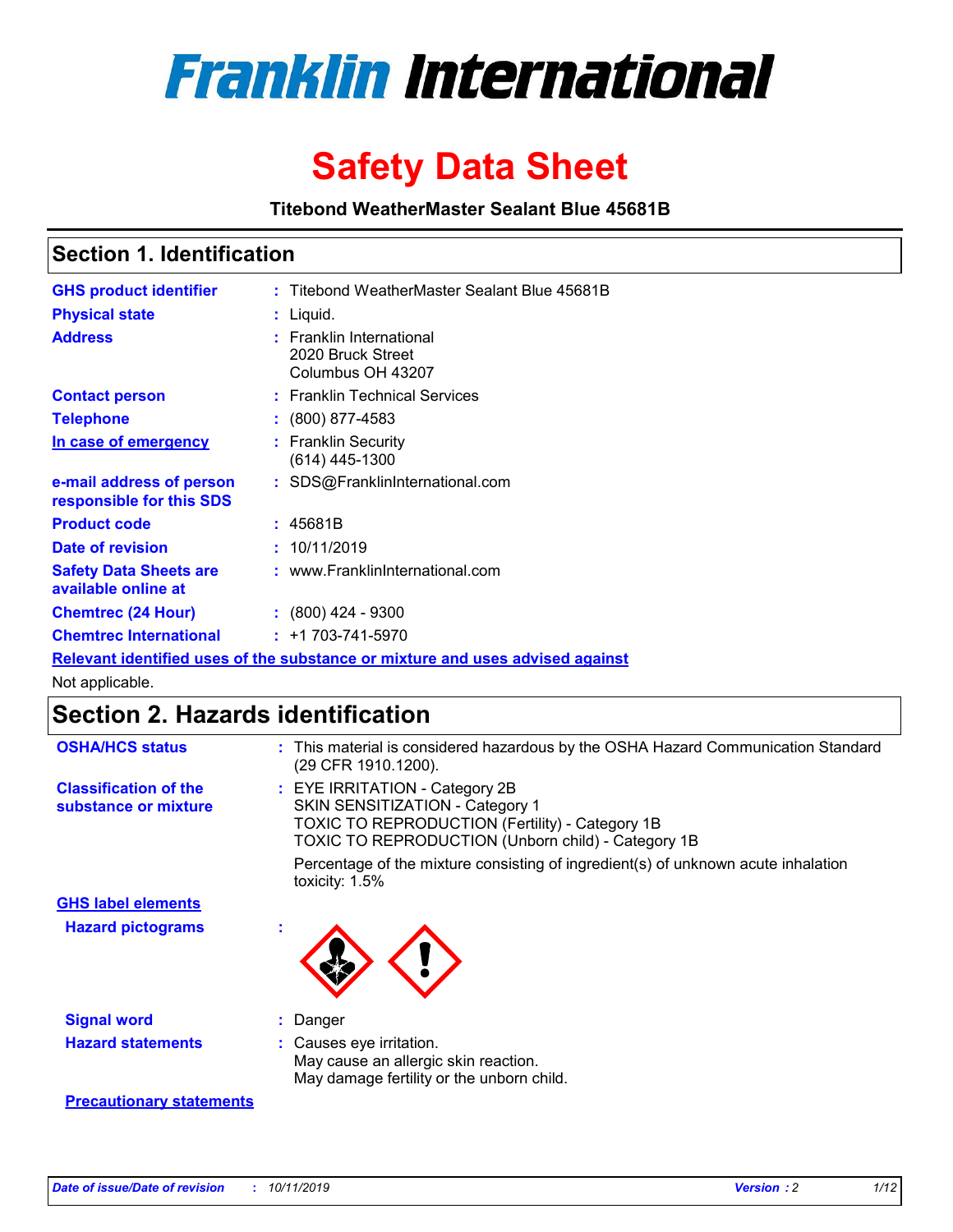### **Section 2. Hazards identification**

| <b>Prevention</b>                          | : Obtain special instructions before use. Do not handle until all safety precautions have<br>been read and understood. Wear protective gloves. Wear eye or face protection.<br>Wear protective clothing. Avoid breathing vapor. Wash hands thoroughly after handling.<br>Contaminated work clothing must not be allowed out of the workplace.                                                        |
|--------------------------------------------|------------------------------------------------------------------------------------------------------------------------------------------------------------------------------------------------------------------------------------------------------------------------------------------------------------------------------------------------------------------------------------------------------|
| <b>Response</b>                            | : IF exposed or concerned: Get medical attention. IF ON SKIN: Wash with plenty of<br>soap and water. Wash contaminated clothing before reuse. If skin irritation or rash<br>occurs: Get medical attention. IF IN EYES: Rinse cautiously with water for several<br>minutes. Remove contact lenses, if present and easy to do. Continue rinsing. If eye<br>irritation persists: Get medical attention. |
| <b>Storage</b>                             | : Store locked up.                                                                                                                                                                                                                                                                                                                                                                                   |
| <b>Disposal</b>                            | : Dispose of contents and container in accordance with all local, regional, national and<br>international regulations.                                                                                                                                                                                                                                                                               |
| <b>Hazards not otherwise</b><br>classified | : Product generates methanol during cure.                                                                                                                                                                                                                                                                                                                                                            |
|                                            |                                                                                                                                                                                                                                                                                                                                                                                                      |

### **Section 3. Composition/information on ingredients**

| <b>Substance/mixture</b><br>Mixture                  |                   |                     |
|------------------------------------------------------|-------------------|---------------------|
| <b>Ingredient name</b>                               | $\frac{9}{6}$     | <b>CAS number</b>   |
| 3-aminopropyltriethoxysilane<br>Dibutyltin dilaurate | l≤3<br>$\leq 0.3$ | 919-30-2<br>77-58-7 |

Any concentration shown as a range is to protect confidentiality or is due to batch variation.

**There are no additional ingredients present which, within the current knowledge of the supplier and in the concentrations applicable, are classified as hazardous to health or the environment and hence require reporting in this section.**

**Occupational exposure limits, if available, are listed in Section 8.**

### **Section 4. First aid measures**

| <b>Description of necessary first aid measures</b> |                                                                                                                                                                                                                                                                                                                                                                                                                                                                                                                                                                                                                                                                                                                                                                           |  |  |  |
|----------------------------------------------------|---------------------------------------------------------------------------------------------------------------------------------------------------------------------------------------------------------------------------------------------------------------------------------------------------------------------------------------------------------------------------------------------------------------------------------------------------------------------------------------------------------------------------------------------------------------------------------------------------------------------------------------------------------------------------------------------------------------------------------------------------------------------------|--|--|--|
| <b>Eye contact</b>                                 | : Immediately flush eyes with plenty of water, occasionally lifting the upper and lower<br>eyelids. Check for and remove any contact lenses. Continue to rinse for at least 10<br>minutes. If irritation persists, get medical attention.                                                                                                                                                                                                                                                                                                                                                                                                                                                                                                                                 |  |  |  |
| <b>Inhalation</b>                                  | : Remove victim to fresh air and keep at rest in a position comfortable for breathing. If<br>not breathing, if breathing is irregular or if respiratory arrest occurs, provide artificial<br>respiration or oxygen by trained personnel. It may be dangerous to the person providing<br>aid to give mouth-to-mouth resuscitation. Get medical attention. If unconscious, place<br>in recovery position and get medical attention immediately. Maintain an open airway.<br>Loosen tight clothing such as a collar, tie, belt or waistband. In case of inhalation of<br>decomposition products in a fire, symptoms may be delayed. The exposed person may<br>need to be kept under medical surveillance for 48 hours.                                                       |  |  |  |
| <b>Skin contact</b>                                | : Wash with plenty of soap and water. Remove contaminated clothing and shoes. Wash<br>contaminated clothing thoroughly with water before removing it, or wear gloves.<br>Continue to rinse for at least 10 minutes. Get medical attention. In the event of any<br>complaints or symptoms, avoid further exposure. Wash clothing before reuse. Clean<br>shoes thoroughly before reuse.                                                                                                                                                                                                                                                                                                                                                                                     |  |  |  |
| <b>Ingestion</b>                                   | : Wash out mouth with water. Remove dentures if any. Remove victim to fresh air and<br>keep at rest in a position comfortable for breathing. If material has been swallowed and<br>the exposed person is conscious, give small quantities of water to drink. Stop if the<br>exposed person feels sick as vomiting may be dangerous. Do not induce vomiting<br>unless directed to do so by medical personnel. If vomiting occurs, the head should be<br>kept low so that vomit does not enter the lungs. Get medical attention. Never give<br>anything by mouth to an unconscious person. If unconscious, place in recovery position<br>and get medical attention immediately. Maintain an open airway. Loosen tight clothing<br>such as a collar, tie, belt or waistband. |  |  |  |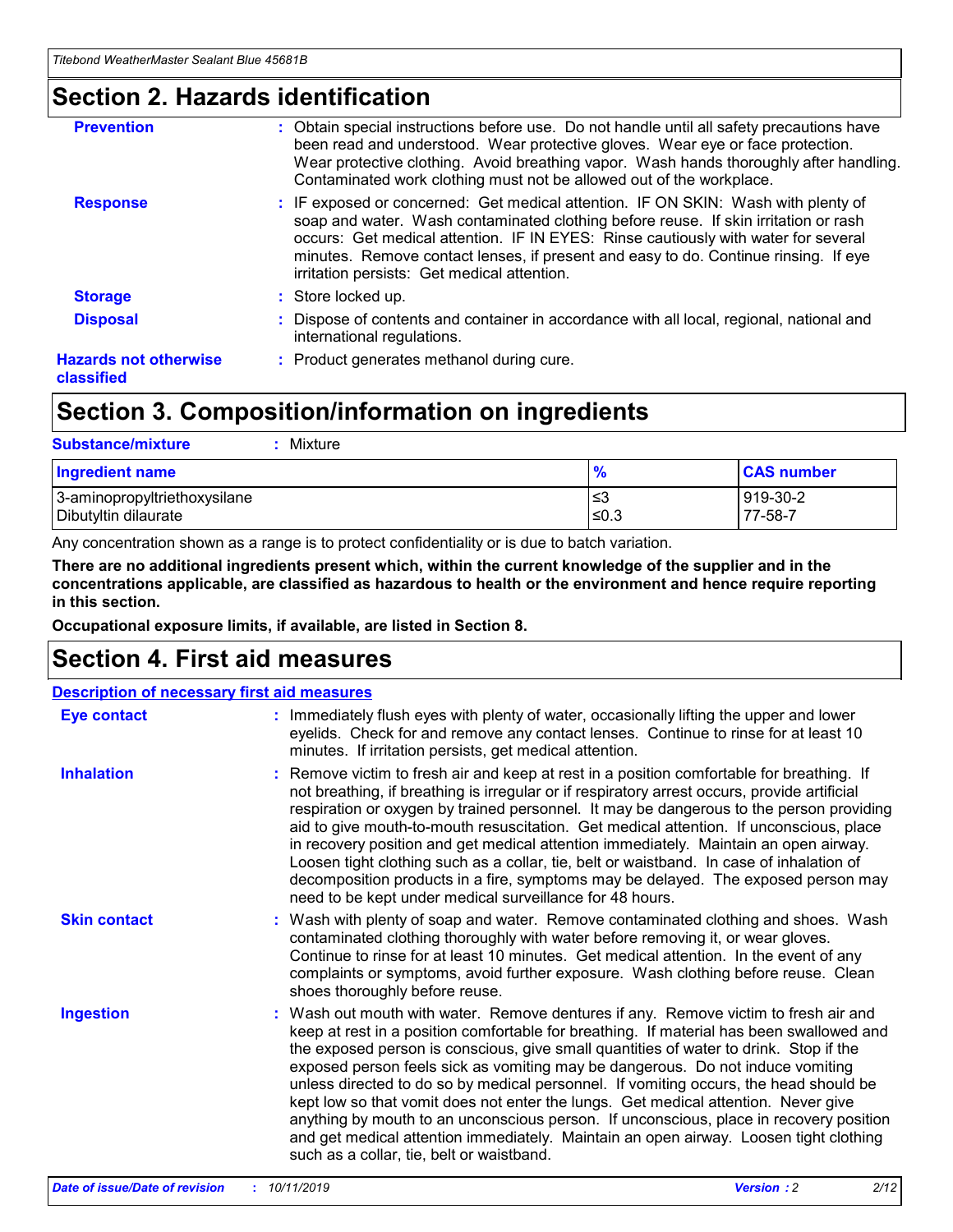## **Section 4. First aid measures**

| Most important symptoms/effects, acute and delayed |  |                                                                                                                                                                                                                                                                                                                                                                                                                 |  |
|----------------------------------------------------|--|-----------------------------------------------------------------------------------------------------------------------------------------------------------------------------------------------------------------------------------------------------------------------------------------------------------------------------------------------------------------------------------------------------------------|--|
| <b>Potential acute health effects</b>              |  |                                                                                                                                                                                                                                                                                                                                                                                                                 |  |
| <b>Eye contact</b>                                 |  | : May cause eye irritation.                                                                                                                                                                                                                                                                                                                                                                                     |  |
| <b>Inhalation</b>                                  |  | : No known significant effects or critical hazards.                                                                                                                                                                                                                                                                                                                                                             |  |
| <b>Skin contact</b>                                |  | : May cause skin irritation.                                                                                                                                                                                                                                                                                                                                                                                    |  |
| <b>Ingestion</b>                                   |  | : No known significant effects or critical hazards.                                                                                                                                                                                                                                                                                                                                                             |  |
| Over-exposure signs/symptoms                       |  |                                                                                                                                                                                                                                                                                                                                                                                                                 |  |
| <b>Eye contact</b>                                 |  | : Adverse symptoms may include the following:<br>irritation<br>watering<br>redness                                                                                                                                                                                                                                                                                                                              |  |
| <b>Inhalation</b>                                  |  | : Adverse symptoms may include the following:<br>reduced fetal weight<br>increase in fetal deaths<br>skeletal malformations                                                                                                                                                                                                                                                                                     |  |
| <b>Skin contact</b>                                |  | : Adverse symptoms may include the following:<br>irritation<br>redness<br>reduced fetal weight<br>increase in fetal deaths<br>skeletal malformations                                                                                                                                                                                                                                                            |  |
| <b>Ingestion</b>                                   |  | : Adverse symptoms may include the following:<br>reduced fetal weight<br>increase in fetal deaths<br>skeletal malformations                                                                                                                                                                                                                                                                                     |  |
|                                                    |  | <b>Indication of immediate medical attention and special treatment needed, if necessary</b>                                                                                                                                                                                                                                                                                                                     |  |
| <b>Notes to physician</b>                          |  | : In case of inhalation of decomposition products in a fire, symptoms may be delayed.<br>The exposed person may need to be kept under medical surveillance for 48 hours.                                                                                                                                                                                                                                        |  |
| <b>Specific treatments</b>                         |  | : No specific treatment.                                                                                                                                                                                                                                                                                                                                                                                        |  |
| <b>Protection of first-aiders</b>                  |  | : No action shall be taken involving any personal risk or without suitable training. If it is<br>suspected that fumes are still present, the rescuer should wear an appropriate mask or<br>self-contained breathing apparatus. It may be dangerous to the person providing aid to<br>give mouth-to-mouth resuscitation. Wash contaminated clothing thoroughly with water<br>before removing it, or wear gloves. |  |

**See toxicological information (Section 11)**

### **Section 5. Fire-fighting measures**

| <b>Extinguishing media</b>                             |                                                                                                                                                                                                     |
|--------------------------------------------------------|-----------------------------------------------------------------------------------------------------------------------------------------------------------------------------------------------------|
| <b>Suitable extinguishing</b><br>media                 | : Use an extinguishing agent suitable for the surrounding fire.                                                                                                                                     |
| <b>Unsuitable extinguishing</b><br>media               | : None known.                                                                                                                                                                                       |
| <b>Specific hazards arising</b><br>from the chemical   | : In a fire or if heated, a pressure increase will occur and the container may burst.                                                                                                               |
| <b>Hazardous thermal</b><br>decomposition products     | : Decomposition products may include the following materials:<br>carbon dioxide<br>carbon monoxide<br>nitrogen oxides<br>metal oxide/oxides                                                         |
| <b>Special protective actions</b><br>for fire-fighters | : Promptly isolate the scene by removing all persons from the vicinity of the incident if<br>there is a fire. No action shall be taken involving any personal risk or without suitable<br>training. |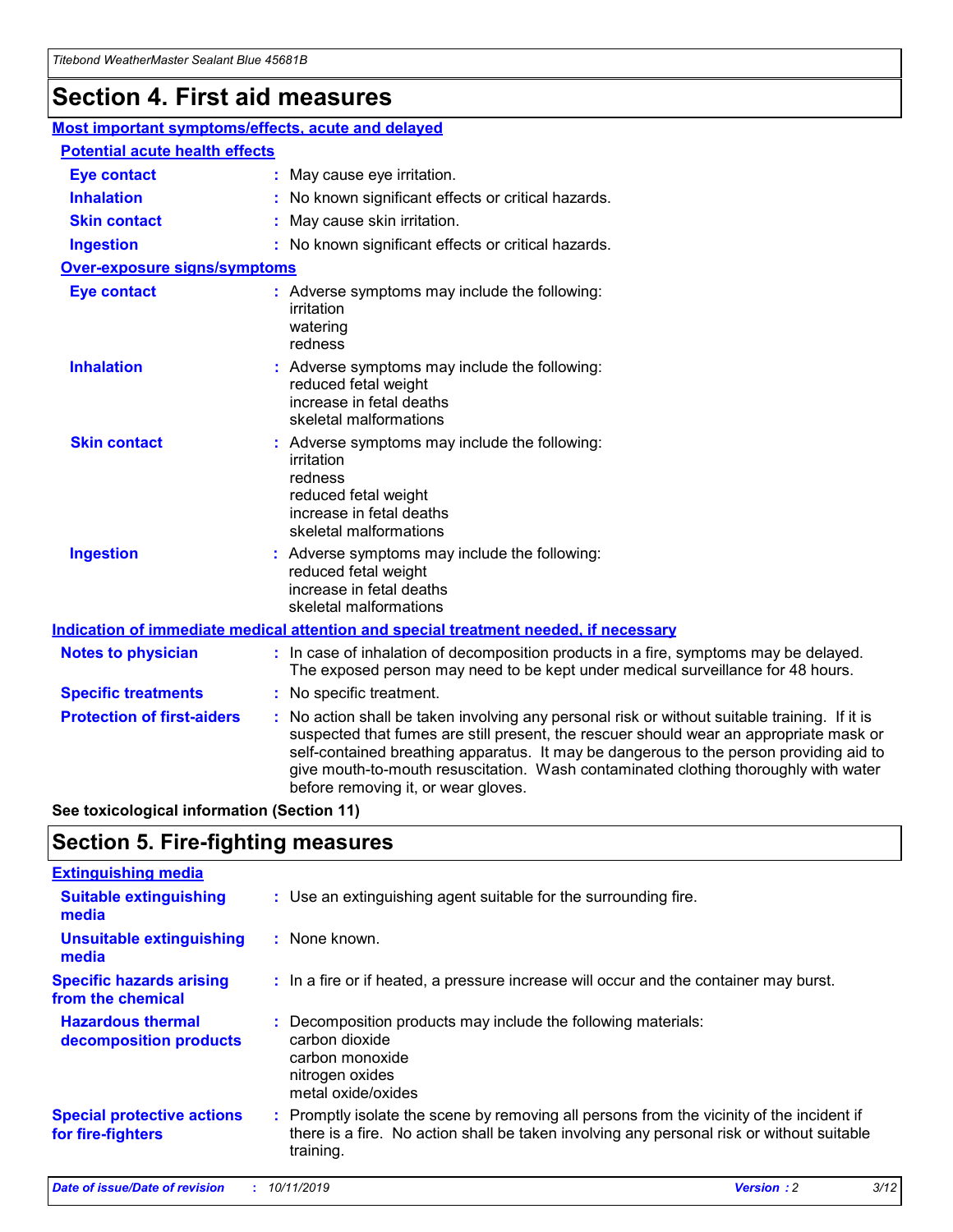### **Section 5. Fire-fighting measures**

**Special protective equipment for fire-fighters** Fire-fighters should wear appropriate protective equipment and self-contained breathing **:** apparatus (SCBA) with a full face-piece operated in positive pressure mode.

### **Section 6. Accidental release measures**

#### **Personal precautions, protective equipment and emergency procedures**

| For non-emergency<br>personnel                               |  | : No action shall be taken involving any personal risk or without suitable training.<br>Evacuate surrounding areas. Keep unnecessary and unprotected personnel from<br>entering. Do not touch or walk through spilled material. Avoid breathing vapor or mist.<br>Provide adequate ventilation. Wear appropriate respirator when ventilation is<br>inadequate. Put on appropriate personal protective equipment.                                                                                                                                                                                                                                                                                             |  |  |
|--------------------------------------------------------------|--|--------------------------------------------------------------------------------------------------------------------------------------------------------------------------------------------------------------------------------------------------------------------------------------------------------------------------------------------------------------------------------------------------------------------------------------------------------------------------------------------------------------------------------------------------------------------------------------------------------------------------------------------------------------------------------------------------------------|--|--|
|                                                              |  | For emergency responders : If specialized clothing is required to deal with the spillage, take note of any information in<br>Section 8 on suitable and unsuitable materials. See also the information in "For non-<br>emergency personnel".                                                                                                                                                                                                                                                                                                                                                                                                                                                                  |  |  |
| <b>Environmental precautions</b>                             |  | : Avoid dispersal of spilled material and runoff and contact with soil, waterways, drains<br>and sewers. Inform the relevant authorities if the product has caused environmental<br>pollution (sewers, waterways, soil or air).                                                                                                                                                                                                                                                                                                                                                                                                                                                                              |  |  |
| <b>Methods and materials for containment and cleaning up</b> |  |                                                                                                                                                                                                                                                                                                                                                                                                                                                                                                                                                                                                                                                                                                              |  |  |
| <b>Small spill</b>                                           |  | : Stop leak if without risk. Move containers from spill area. Dilute with water and mop up<br>if water-soluble. Alternatively, or if water-insoluble, absorb with an inert dry material and<br>place in an appropriate waste disposal container. Dispose of via a licensed waste<br>disposal contractor.                                                                                                                                                                                                                                                                                                                                                                                                     |  |  |
| <b>Large spill</b>                                           |  | : Stop leak if without risk. Move containers from spill area. Approach release from<br>upwind. Prevent entry into sewers, water courses, basements or confined areas. Wash<br>spillages into an effluent treatment plant or proceed as follows. Contain and collect<br>spillage with non-combustible, absorbent material e.g. sand, earth, vermiculite or<br>diatomaceous earth and place in container for disposal according to local regulations<br>(see Section 13). Dispose of via a licensed waste disposal contractor. Contaminated<br>absorbent material may pose the same hazard as the spilled product. Note: see<br>Section 1 for emergency contact information and Section 13 for waste disposal. |  |  |

### **Section 7. Handling and storage**

| <b>Precautions for safe handling</b>                                             |                                                                                                                                                                                                                                                                                                                                                                                                                                                                                                                                                                                                                                                                                                                                                                                                                                                  |
|----------------------------------------------------------------------------------|--------------------------------------------------------------------------------------------------------------------------------------------------------------------------------------------------------------------------------------------------------------------------------------------------------------------------------------------------------------------------------------------------------------------------------------------------------------------------------------------------------------------------------------------------------------------------------------------------------------------------------------------------------------------------------------------------------------------------------------------------------------------------------------------------------------------------------------------------|
| <b>Protective measures</b>                                                       | : Put on appropriate personal protective equipment (see Section 8). Persons with a<br>history of skin sensitization problems should not be employed in any process in which<br>this product is used. Avoid exposure - obtain special instructions before use. Avoid<br>exposure during pregnancy. Do not handle until all safety precautions have been read<br>and understood. Do not get in eyes or on skin or clothing. Do not ingest. Avoid<br>breathing vapor or mist. If during normal use the material presents a respiratory hazard,<br>use only with adequate ventilation or wear appropriate respirator. Keep in the original<br>container or an approved alternative made from a compatible material, kept tightly<br>closed when not in use. Empty containers retain product residue and can be hazardous.<br>Do not reuse container. |
| <b>Advice on general</b><br>occupational hygiene                                 | : Eating, drinking and smoking should be prohibited in areas where this material is<br>handled, stored and processed. Workers should wash hands and face before eating,<br>drinking and smoking. Remove contaminated clothing and protective equipment before<br>entering eating areas. See also Section 8 for additional information on hygiene<br>measures.                                                                                                                                                                                                                                                                                                                                                                                                                                                                                    |
| <b>Conditions for safe storage,</b><br>including any<br><b>incompatibilities</b> | Store between the following temperatures: 0 to 120 $^{\circ}$ C (32 to 248 $^{\circ}$ F). Store in<br>accordance with local regulations. Store in original container protected from direct<br>sunlight in a dry, cool and well-ventilated area, away from incompatible materials (see<br>Section 10) and food and drink. Store locked up. Keep container tightly closed and<br>sealed until ready for use. Containers that have been opened must be carefully<br>resealed and kept upright to prevent leakage. Do not store in unlabeled containers.<br>Use appropriate containment to avoid environmental contamination. See Section 10 for<br>incompatible materials before handling or use.                                                                                                                                                   |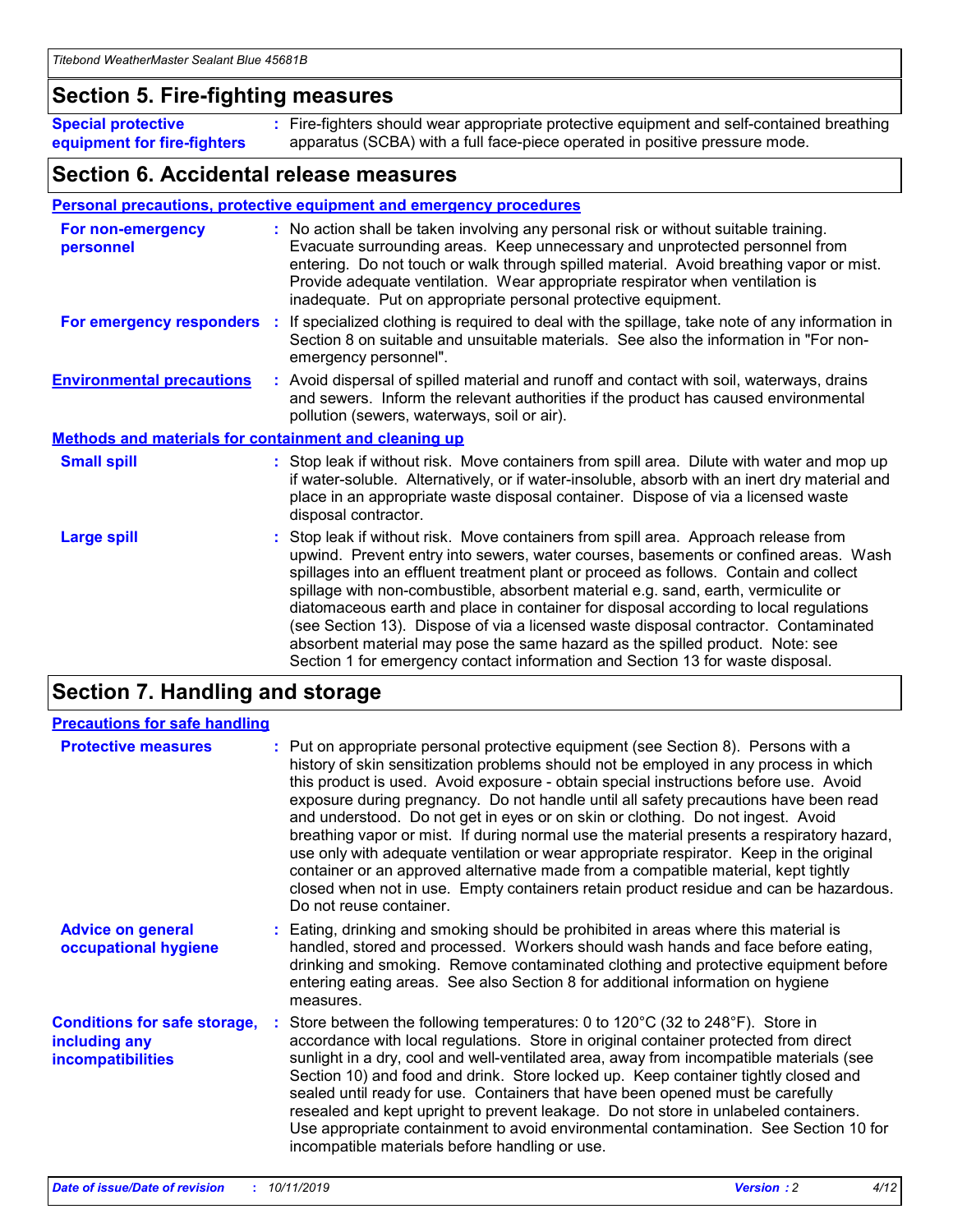## **Section 8. Exposure controls/personal protection**

#### **Control parameters**

#### **Occupational exposure limits**

| <b>Ingredient name</b>                               |    |                                          | <b>Exposure limits</b>                                                                                                                                                                                                                                                                                                                                                                                                                                                                                                                                                                                                 |
|------------------------------------------------------|----|------------------------------------------|------------------------------------------------------------------------------------------------------------------------------------------------------------------------------------------------------------------------------------------------------------------------------------------------------------------------------------------------------------------------------------------------------------------------------------------------------------------------------------------------------------------------------------------------------------------------------------------------------------------------|
| 3-aminopropyltriethoxysilane<br>Dibutyltin dilaurate |    |                                          | None.<br>ACGIH TLV (United States, 3/2019). Absorbed through skin.<br>Notes: as Sn<br>TWA: 0.1 mg/m <sup>3</sup> , (as Sn) 8 hours.<br>STEL: 0.2 mg/m <sup>3</sup> , (as Sn) 15 minutes.<br>NIOSH REL (United States, 10/2016). Absorbed through skin.<br>Notes: as Sn<br>TWA: 0.1 mg/m <sup>3</sup> , (as Sn) 10 hours.<br>OSHA PEL (United States, 5/2018). Notes: as Sn<br>TWA: $0.1 \text{ mg/m}^3$ , (as Sn) 8 hours.<br>OSHA PEL 1989 (United States, 3/1989). Absorbed through skin.<br>Notes: measured as Sn<br>TWA: 0.1 mg/m <sup>3</sup> , (measured as Sn) 8 hours. Form: Organic                           |
| <b>Appropriate engineering</b><br>controls           |    |                                          | : If user operations generate dust, fumes, gas, vapor or mist, use process enclosures,<br>local exhaust ventilation or other engineering controls to keep worker exposure to<br>airborne contaminants below any recommended or statutory limits.                                                                                                                                                                                                                                                                                                                                                                       |
| <b>Environmental exposure</b><br><b>controls</b>     |    |                                          | Emissions from ventilation or work process equipment should be checked to ensure<br>they comply with the requirements of environmental protection legislation. In some<br>cases, fume scrubbers, filters or engineering modifications to the process equipment<br>will be necessary to reduce emissions to acceptable levels.                                                                                                                                                                                                                                                                                          |
| <b>Individual protection measures</b>                |    |                                          |                                                                                                                                                                                                                                                                                                                                                                                                                                                                                                                                                                                                                        |
| <b>Hygiene measures</b>                              |    |                                          | : Wash hands, forearms and face thoroughly after handling chemical products, before<br>eating, smoking and using the lavatory and at the end of the working period.<br>Appropriate techniques should be used to remove potentially contaminated clothing.<br>Contaminated work clothing should not be allowed out of the workplace. Wash<br>contaminated clothing before reusing. Ensure that eyewash stations and safety<br>showers are close to the workstation location.                                                                                                                                            |
| <b>Eye/face protection</b>                           |    |                                          | : Safety eyewear complying with an approved standard should be used when a risk<br>assessment indicates this is necessary to avoid exposure to liquid splashes, mists,<br>gases or dusts. If contact is possible, the following protection should be worn, unless<br>the assessment indicates a higher degree of protection: chemical splash goggles.                                                                                                                                                                                                                                                                  |
| <b>Skin protection</b>                               |    |                                          |                                                                                                                                                                                                                                                                                                                                                                                                                                                                                                                                                                                                                        |
| <b>Hand protection</b>                               |    |                                          | : Chemical-resistant, impervious gloves complying with an approved standard should be<br>worn at all times when handling chemical products if a risk assessment indicates this is<br>necessary. Considering the parameters specified by the glove manufacturer, check<br>during use that the gloves are still retaining their protective properties. It should be<br>noted that the time to breakthrough for any glove material may be different for different<br>glove manufacturers. In the case of mixtures, consisting of several substances, the<br>protection time of the gloves cannot be accurately estimated. |
| <b>Body protection</b>                               |    | handling this product.                   | Personal protective equipment for the body should be selected based on the task being<br>performed and the risks involved and should be approved by a specialist before                                                                                                                                                                                                                                                                                                                                                                                                                                                |
| <b>Other skin protection</b>                         |    | specialist before handling this product. | : Appropriate footwear and any additional skin protection measures should be selected<br>based on the task being performed and the risks involved and should be approved by a                                                                                                                                                                                                                                                                                                                                                                                                                                          |
| <b>Respiratory protection</b>                        | ÷. | aspects of use.                          | Based on the hazard and potential for exposure, select a respirator that meets the<br>appropriate standard or certification. Respirators must be used according to a<br>respiratory protection program to ensure proper fitting, training, and other important                                                                                                                                                                                                                                                                                                                                                         |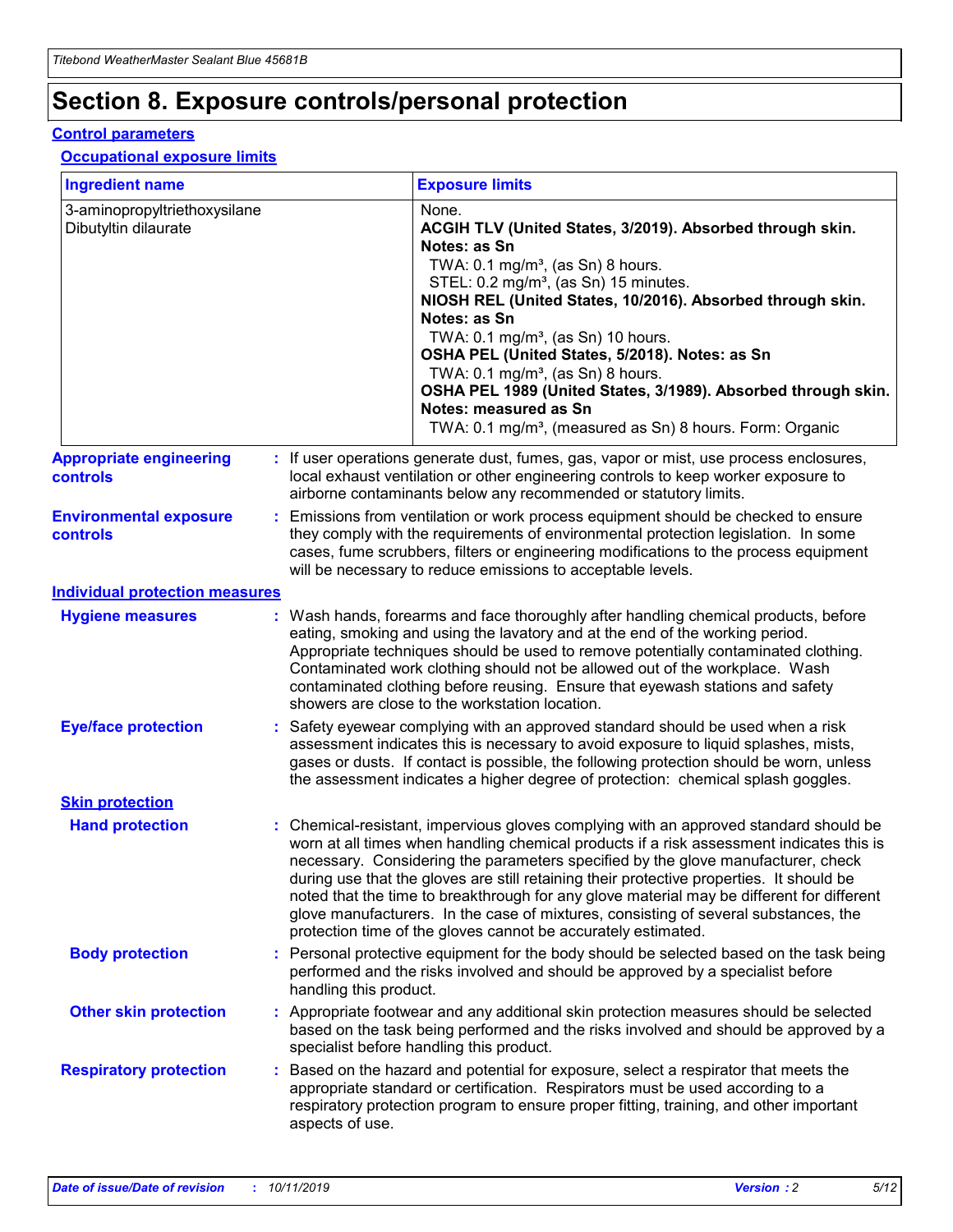### **Section 9. Physical and chemical properties**

#### **Appearance**

| <b>Physical state</b>                             | : Liquid. [Paste.]                                              |
|---------------------------------------------------|-----------------------------------------------------------------|
| <b>Color</b>                                      | $:$ Blue.                                                       |
| Odor                                              | : None [Slight]                                                 |
| <b>Odor threshold</b>                             | $:$ Not available.                                              |
| рH                                                | : Not applicable.                                               |
| <b>Melting point</b>                              | : Not available.                                                |
| <b>Boiling point</b>                              | : >100°C (>212°F)                                               |
| <b>Flash point</b>                                | Closed cup: >200°C (>392°F) [Setaflash.]                        |
| <b>Evaporation rate</b>                           | $:$ <1 (butyl acetate = 1)                                      |
| <b>Flammability (solid, gas)</b>                  | : Not available.                                                |
| Lower and upper explosive<br>(flammable) limits   | : Not available.                                                |
| <b>VOC (less water, less)</b><br>exempt solvents) | $: 0$ g/l                                                       |
| <b>Volatility</b>                                 | $: 0\%$ (w/w)                                                   |
| <b>Vapor density</b>                              | : Not available.                                                |
| <b>Relative density</b>                           | : 1.4329                                                        |
| <b>Solubility</b>                                 | Insoluble in the following materials: cold water and hot water. |
| <b>Solubility in water</b>                        | : Not available.                                                |
| <b>Partition coefficient: n-</b><br>octanol/water | $:$ Not available.                                              |
|                                                   |                                                                 |
| <b>Auto-ignition temperature</b>                  | : Not available.                                                |
| <b>Decomposition temperature</b>                  | : Not available.                                                |

### **Section 10. Stability and reactivity**

| <b>Reactivity</b>                            | : No specific test data related to reactivity available for this product or its ingredients.            |
|----------------------------------------------|---------------------------------------------------------------------------------------------------------|
| <b>Chemical stability</b>                    | : The product is stable.                                                                                |
| <b>Possibility of hazardous</b><br>reactions | : Under normal conditions of storage and use, hazardous reactions will not occur.                       |
| <b>Conditions to avoid</b>                   | : No specific data.                                                                                     |
| <b>Incompatible materials</b>                | : No specific data.                                                                                     |
| <b>Hazardous decomposition</b><br>products   | Under normal conditions of storage and use, hazardous decomposition products should<br>not be produced. |

### **Section 11. Toxicological information**

### **Information on toxicological effects**

#### **Acute toxicity**

| <b>Product/ingredient name</b> | <b>Result</b>           | <b>Species</b> | <b>Dose</b>                | <b>Exposure</b> |
|--------------------------------|-------------------------|----------------|----------------------------|-----------------|
| 3-aminopropyltriethoxysilane   | <b>ILD50 Dermal</b>     | Rabbit         | 4.29 g/kg                  |                 |
| Dibutyltin dilaurate           | ILD50 Oral<br>LD50 Oral | Rat<br>Rat     | $1.57$ g/kg<br>175 $mg/kg$ |                 |
|                                |                         |                |                            |                 |

**Irritation/Corrosion**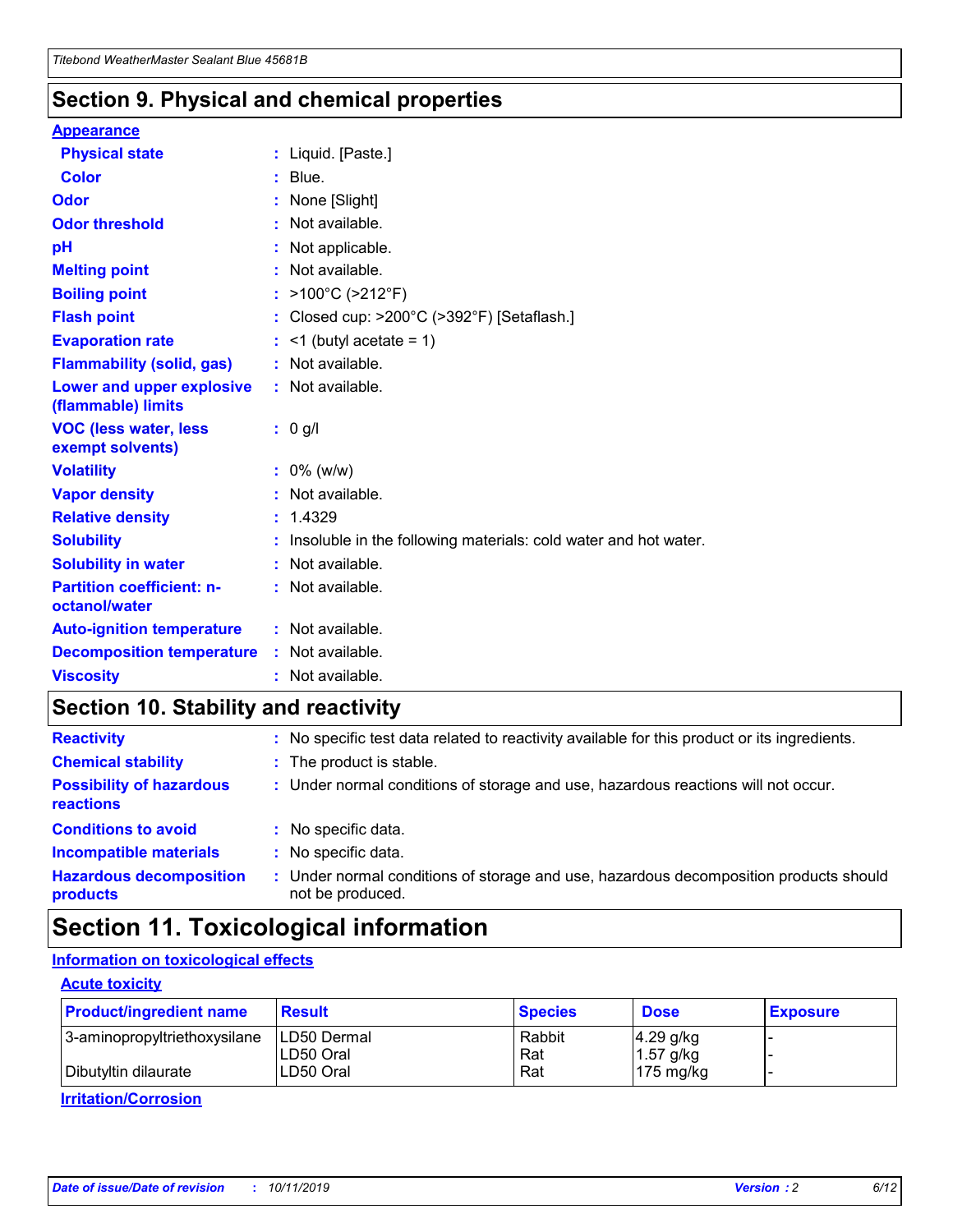## **Section 11. Toxicological information**

| <b>Product/ingredient name</b> | <b>Result</b>                 | <b>Species</b> | <b>Score</b> | <b>Exposure</b>    | <b>Observation</b> |
|--------------------------------|-------------------------------|----------------|--------------|--------------------|--------------------|
| 3-aminopropyltriethoxysilane   | Eyes - Mild irritant          | Rabbit         |              | $100 \text{ mg}$   |                    |
|                                | Eyes - Severe irritant        | Rabbit         |              | 24 hours 750       |                    |
|                                |                               |                |              | ug                 |                    |
|                                | <b>Skin - Severe irritant</b> | Rabbit         |              | 24 hours 5         | -                  |
| Dibutyltin dilaurate           | Eyes - Moderate irritant      | Rabbit         |              | mq<br>24 hours 100 |                    |
|                                |                               |                |              | mg                 |                    |
|                                | Skin - Severe irritant        | Rabbit         |              | 500 mg             |                    |

#### **Sensitization**

Not available.

#### **Mutagenicity**

Not available.

#### **Carcinogenicity**

Not available.

#### **Reproductive toxicity**

Not available.

#### **Teratogenicity**

Not available.

#### **Specific target organ toxicity (single exposure)**

Not available.

#### **Specific target organ toxicity (repeated exposure)**

| <b>Name</b>                                                                         |                                                                            | <b>Category</b>                                     | <b>Route of</b><br>exposure | <b>Target organs</b> |
|-------------------------------------------------------------------------------------|----------------------------------------------------------------------------|-----------------------------------------------------|-----------------------------|----------------------|
| Dibutyltin dilaurate                                                                |                                                                            | Category 1                                          |                             | respiratory system   |
| <b>Aspiration hazard</b><br>Not available.                                          |                                                                            |                                                     |                             |                      |
| <b>Information on the likely</b><br>routes of exposure                              | : Not available.                                                           |                                                     |                             |                      |
| <b>Potential acute health effects</b>                                               |                                                                            |                                                     |                             |                      |
| <b>Eye contact</b>                                                                  | : May cause eye irritation.                                                |                                                     |                             |                      |
| <b>Inhalation</b>                                                                   |                                                                            | : No known significant effects or critical hazards. |                             |                      |
| <b>Skin contact</b>                                                                 | : May cause skin irritation.                                               |                                                     |                             |                      |
| <b>Ingestion</b>                                                                    |                                                                            | : No known significant effects or critical hazards. |                             |                      |
| <b>Symptoms related to the physical, chemical and toxicological characteristics</b> |                                                                            |                                                     |                             |                      |
| <b>Eye contact</b>                                                                  | irritation<br>watering<br>redness                                          | : Adverse symptoms may include the following:       |                             |                      |
| <b>Inhalation</b>                                                                   | reduced fetal weight<br>increase in fetal deaths<br>skeletal malformations | : Adverse symptoms may include the following:       |                             |                      |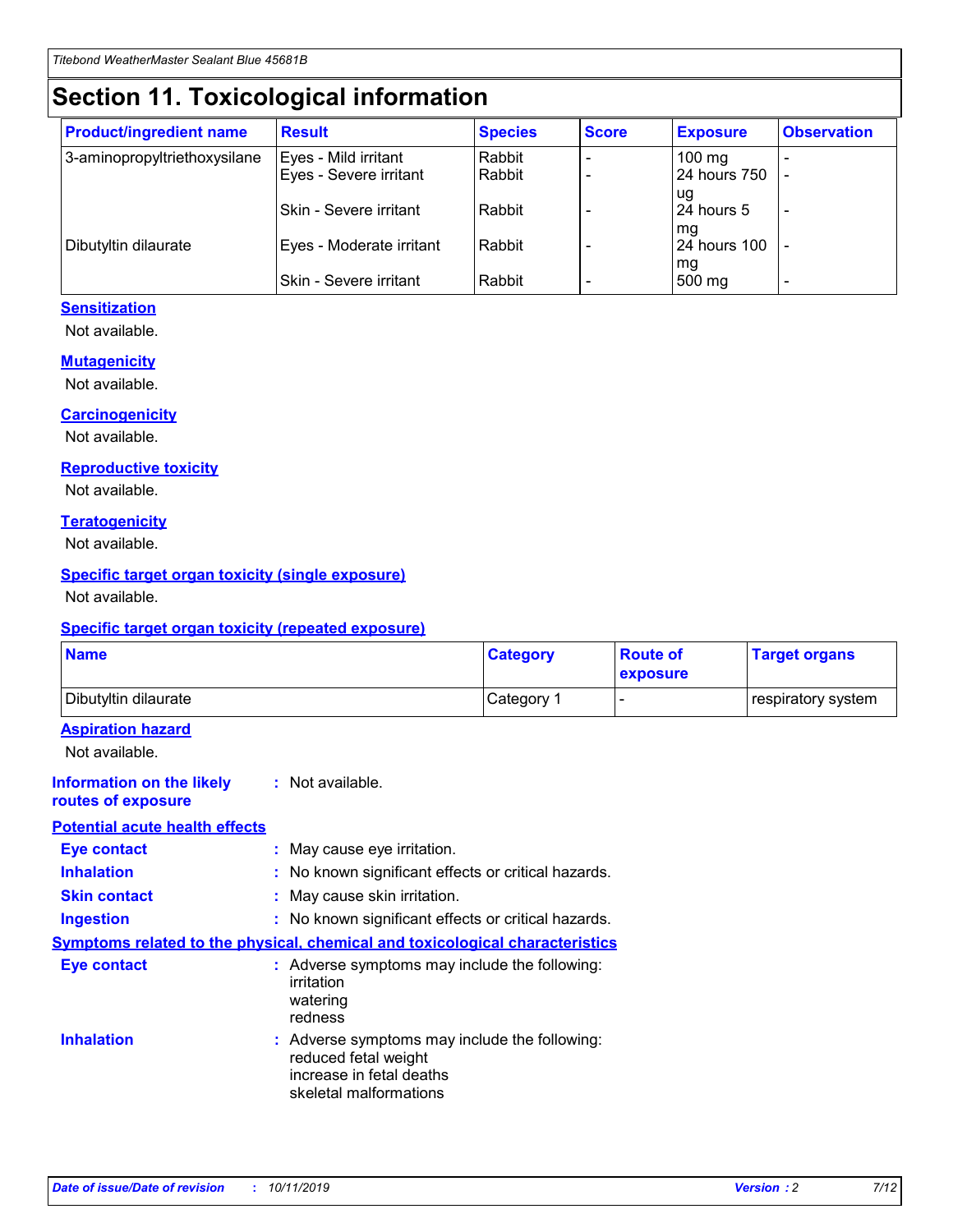## **Section 11. Toxicological information**

| <b>Skin contact</b>                     | : Adverse symptoms may include the following:<br>irritation<br>redness<br>reduced fetal weight<br>increase in fetal deaths<br>skeletal malformations |
|-----------------------------------------|------------------------------------------------------------------------------------------------------------------------------------------------------|
| <b>Ingestion</b>                        | : Adverse symptoms may include the following:<br>reduced fetal weight<br>increase in fetal deaths<br>skeletal malformations                          |
|                                         | Delayed and immediate effects and also chronic effects from short and long term exposure                                                             |
| <b>Short term exposure</b>              |                                                                                                                                                      |
| <b>Potential immediate</b><br>effects   | : Not available.                                                                                                                                     |
| <b>Potential delayed effects</b>        | : Not available.                                                                                                                                     |
| <b>Long term exposure</b>               |                                                                                                                                                      |
| <b>Potential immediate</b><br>effects   | : Not available.                                                                                                                                     |
| <b>Potential delayed effects</b>        | : Not available.                                                                                                                                     |
| <b>Potential chronic health effects</b> |                                                                                                                                                      |
| Not available.                          |                                                                                                                                                      |
| <b>General</b>                          | : Once sensitized, a severe allergic reaction may occur when subsequently exposed to<br>very low levels.                                             |
| <b>Carcinogenicity</b>                  | : No known significant effects or critical hazards.                                                                                                  |
| <b>Mutagenicity</b>                     | No known significant effects or critical hazards.                                                                                                    |
| <b>Teratogenicity</b>                   | May damage the unborn child.                                                                                                                         |
| <b>Developmental effects</b>            | No known significant effects or critical hazards.                                                                                                    |
| <b>Fertility effects</b>                | : May damage fertility.                                                                                                                              |
| <b>Numerical measures of toxicity</b>   |                                                                                                                                                      |
| <b>Acute toxicity estimates</b>         |                                                                                                                                                      |
|                                         |                                                                                                                                                      |

Not available.

## **Section 12. Ecological information**

#### **Toxicity**

| <b>Product/ingredient name</b> | <b>Result</b>                     | <b>Species</b>                       | <b>Exposure</b> |
|--------------------------------|-----------------------------------|--------------------------------------|-----------------|
| Dibutyltin dilaurate           | Chronic EC10 > 2 mg/l Fresh water | Algae - Scenedesmus<br>I subspicatus | l 96 hours i    |

### **Persistence and degradability**

| <b>Product/ingredient name</b> | <b>Test</b>                                                                    | <b>Result</b>  |                   | <b>Dose</b> | <b>Inoculum</b>         |
|--------------------------------|--------------------------------------------------------------------------------|----------------|-------------------|-------------|-------------------------|
| Dibutyltin dilaurate           | OECD 301F<br>Ready<br>Biodegradability -<br>Manometric<br>Respirometry<br>Test | 23 % - 28 days |                   |             |                         |
| <b>Product/ingredient name</b> | <b>Aquatic half-life</b>                                                       |                | <b>Photolysis</b> |             | <b>Biodegradability</b> |
| Dibutyltin dilaurate           |                                                                                |                |                   |             | Inherent                |

### **Bioaccumulative potential**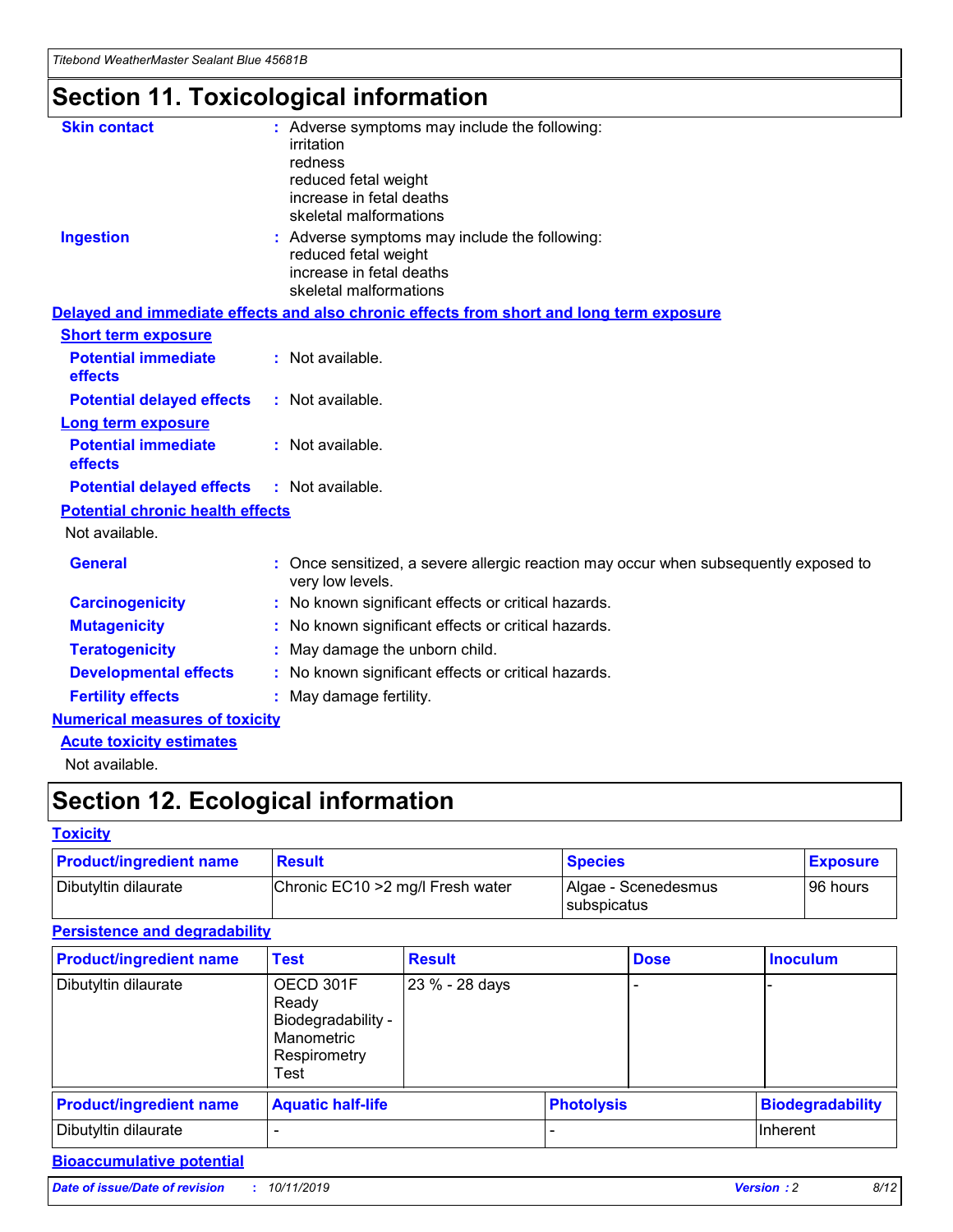## **Section 12. Ecological information**

| <b>Product/ingredient name</b>                       | ∣LoqP <sub>ow</sub> | <b>BCF</b>  | <b>Potential</b> |
|------------------------------------------------------|---------------------|-------------|------------------|
| 3-aminopropyltriethoxysilane<br>Dibutyltin dilaurate | 4.44                | 3.4<br>2.91 | low<br>low       |

#### **Mobility in soil**

| <i></i>                                                       |                                                     |
|---------------------------------------------------------------|-----------------------------------------------------|
| <b>Soil/water partition</b><br>coefficient (K <sub>oc</sub> ) | : Not available.                                    |
| <b>Other adverse effects</b>                                  | : No known significant effects or critical hazards. |

### **Section 13. Disposal considerations**

**Disposal methods :**

The generation of waste should be avoided or minimized wherever possible. Disposal of this product, solutions and any by-products should at all times comply with the requirements of environmental protection and waste disposal legislation and any regional local authority requirements. Dispose of surplus and non-recyclable products via a licensed waste disposal contractor. Waste should not be disposed of untreated to the sewer unless fully compliant with the requirements of all authorities with jurisdiction. Waste packaging should be recycled. Incineration or landfill should only be considered when recycling is not feasible. This material and its container must be disposed of in a safe way. Care should be taken when handling emptied containers that have not been cleaned or rinsed out. Empty containers or liners may retain some product residues. Avoid dispersal of spilled material and runoff and contact with soil, waterways, drains and sewers.

## **Section 14. Transport information**

|                                      | <b>DOT</b><br><b>Classification</b> | <b>TDG</b><br><b>Classification</b> | <b>Mexico</b><br><b>Classification</b> | <b>ADR/RID</b>               | <b>IMDG</b>    | <b>IATA</b>    |
|--------------------------------------|-------------------------------------|-------------------------------------|----------------------------------------|------------------------------|----------------|----------------|
| <b>UN number</b>                     | Not regulated.                      | Not regulated.                      | Not regulated.                         | Not regulated.               | Not regulated. | Not regulated. |
| <b>UN proper</b><br>shipping name    |                                     |                                     |                                        |                              |                |                |
| <b>Transport</b><br>hazard class(es) | $\blacksquare$                      | $\overline{\phantom{0}}$            | $\overline{\phantom{a}}$               | $\qquad \qquad \blacksquare$ | $\blacksquare$ | $\blacksquare$ |
| <b>Packing group</b>                 | $\overline{\phantom{a}}$            | -                                   |                                        | -                            |                | -              |
| <b>Environmental</b><br>hazards      | No.                                 | No.                                 | No.                                    | No.                          | No.            | No.            |

## **Section 15. Regulatory information**

#### **U.S. Federal regulations**

#### **SARA 302/304**

#### **Composition/information on ingredients**

No products were found.

**SARA 304 RQ :** Not applicable.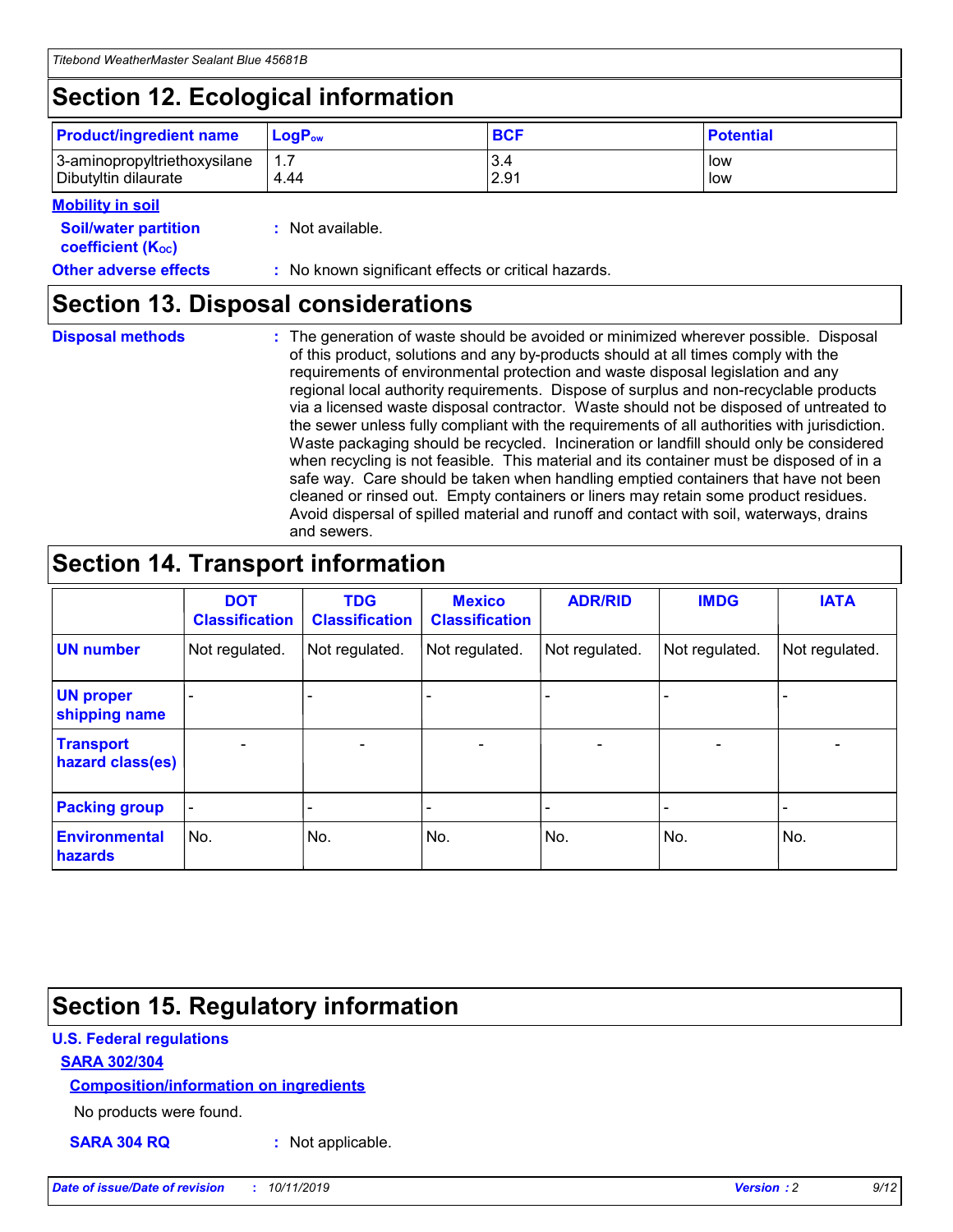## **Section 15. Regulatory information**

#### **SARA 311/312**

**Classification :** EYE IRRITATION - Category 2B SKIN SENSITIZATION - Category 1 TOXIC TO REPRODUCTION (Fertility) - Category 1B TOXIC TO REPRODUCTION (Unborn child) - Category 1B

#### **Composition/information on ingredients**

| <b>Name</b>                  | $\frac{9}{6}$ | <b>Classification</b>                                  |
|------------------------------|---------------|--------------------------------------------------------|
| 3-aminopropyltriethoxysilane | $\leq$ 3      | <b>FLAMMABLE LIQUIDS - Category 4</b>                  |
|                              |               | <b>ACUTE TOXICITY (oral) - Category 4</b>              |
|                              |               | SKIN IRRITATION - Category 2                           |
|                              |               | EYE IRRITATION - Category 2A                           |
| Dibutyltin dilaurate         | ≤0.3          | <b>ACUTE TOXICITY (oral) - Category 3</b>              |
|                              |               | SKIN CORROSION - Category 1C                           |
|                              |               | SERIOUS EYE DAMAGE - Category 1                        |
|                              |               | SKIN SENSITIZATION - Category 1                        |
|                              |               | <b>GERM CELL MUTAGENICITY - Category 2</b>             |
|                              |               | <b>TOXIC TO REPRODUCTION (Fertility) - Category 1B</b> |
|                              |               | TOXIC TO REPRODUCTION (Unborn child) - Category 1B     |
|                              |               | SPECIFIC TARGET ORGAN TOXICITY (REPEATED               |
|                              |               | EXPOSURE) (respiratory system) - Category 1            |

#### **State regulations**

| <b>Massachusetts</b> | : None of the components are listed. |
|----------------------|--------------------------------------|
| <b>New York</b>      | : None of the components are listed. |
| <b>New Jersey</b>    | : None of the components are listed. |
| Pennsylvania         | : None of the components are listed. |

#### **California Prop. 65**

**A** WARNING: This product can expose you to methanol, which is known to the State of California to cause birth defects or other reproductive harm. For more information go to www.P65Warnings.ca.gov.

| <b>Ingredient name</b> | No significant risk Maximum<br>level | acceptable dosage<br>level |
|------------------------|--------------------------------------|----------------------------|
| methanol               |                                      | Yes.                       |

#### **International regulations**

**Chemical Weapon Convention List Schedules I, II & III Chemicals** Not listed.

#### **Montreal Protocol**

Not listed.

**Stockholm Convention on Persistent Organic Pollutants**

Not listed.

### **UNECE Aarhus Protocol on POPs and Heavy Metals**

Not listed.

#### **Inventory list**

### **China :** All components are listed or exempted.

**United States TSCA 8(b) inventory :** All components are active or exempted.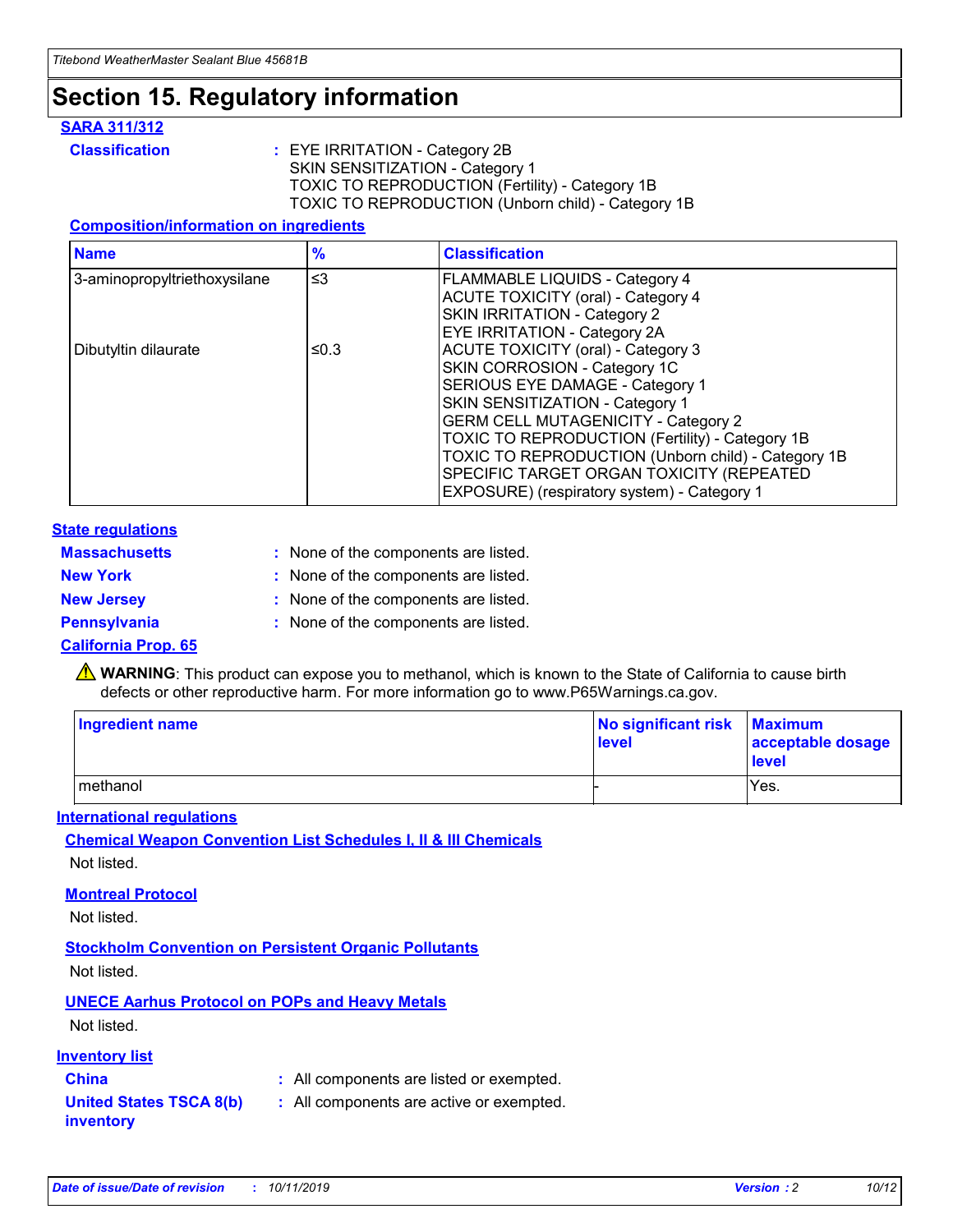## **Section 16. Other information**

**Hazardous Material Information System (U.S.A.)**



**Caution: HMIS® ratings are based on a 0-4 rating scale, with 0 representing minimal hazards or risks, and 4 representing significant hazards or risks. Although HMIS® ratings and the associated label are not required on SDSs or products leaving a facility under 29 CFR 1910.1200, the preparer may choose to provide them. HMIS® ratings are to be used with a fully implemented HMIS® program. HMIS® is a registered trademark and service mark of the American Coatings Association, Inc.**

**The customer is responsible for determining the PPE code for this material. For more information on HMIS® Personal Protective Equipment (PPE) codes, consult the HMIS® Implementation Manual.**

#### **National Fire Protection Association (U.S.A.)**



**Reprinted with permission from NFPA 704-2001, Identification of the Hazards of Materials for Emergency Response Copyright ©1997, National Fire Protection Association, Quincy, MA 02269. This reprinted material is not the complete and official position of the National Fire Protection Association, on the referenced subject which is represented only by the standard in its entirety.**

**Copyright ©2001, National Fire Protection Association, Quincy, MA 02269. This warning system is intended to be interpreted and applied only by properly trained individuals to identify fire, health and reactivity hazards of chemicals. The user is referred to certain limited number of chemicals with recommended classifications in NFPA 49 and NFPA 325, which would be used as a guideline only. Whether the chemicals are classified by NFPA or not, anyone using the 704 systems to classify chemicals does so at their own risk.**

#### **Procedure used to derive the classification**

| <b>Classification</b>                                                                                                                                                                  |                                                                                                                                                                                                                                                                   | <b>Justification</b>                                                                                                                                                                                                                                                                                       |  |
|----------------------------------------------------------------------------------------------------------------------------------------------------------------------------------------|-------------------------------------------------------------------------------------------------------------------------------------------------------------------------------------------------------------------------------------------------------------------|------------------------------------------------------------------------------------------------------------------------------------------------------------------------------------------------------------------------------------------------------------------------------------------------------------|--|
| <b>EYE IRRITATION - Category 2B</b><br>SKIN SENSITIZATION - Category 1<br><b>TOXIC TO REPRODUCTION (Fertility) - Category 1B</b><br>TOXIC TO REPRODUCTION (Unborn child) - Category 1B |                                                                                                                                                                                                                                                                   | Expert judgment<br>Expert judgment<br>Expert judgment<br>Expert judgment                                                                                                                                                                                                                                   |  |
| <b>History</b>                                                                                                                                                                         |                                                                                                                                                                                                                                                                   |                                                                                                                                                                                                                                                                                                            |  |
| Date of printing                                                                                                                                                                       | : 4/22/2022                                                                                                                                                                                                                                                       |                                                                                                                                                                                                                                                                                                            |  |
| Date of issue/Date of<br>revision                                                                                                                                                      | : 10/11/2019                                                                                                                                                                                                                                                      |                                                                                                                                                                                                                                                                                                            |  |
| Date of previous issue                                                                                                                                                                 | : 10/16/2020                                                                                                                                                                                                                                                      |                                                                                                                                                                                                                                                                                                            |  |
| <b>Version</b>                                                                                                                                                                         | $\therefore$ 2                                                                                                                                                                                                                                                    |                                                                                                                                                                                                                                                                                                            |  |
| <b>Key to abbreviations</b>                                                                                                                                                            | $\therefore$ ATE = Acute Toxicity Estimate<br><b>BCF</b> = Bioconcentration Factor<br>IATA = International Air Transport Association<br><b>IBC</b> = Intermediate Bulk Container<br><b>IMDG = International Maritime Dangerous Goods</b><br>$UN = United Nations$ | GHS = Globally Harmonized System of Classification and Labelling of Chemicals<br>LogPow = logarithm of the octanol/water partition coefficient<br>MARPOL = International Convention for the Prevention of Pollution From Ships, 1973<br>as modified by the Protocol of 1978. ("Marpol" = marine pollution) |  |